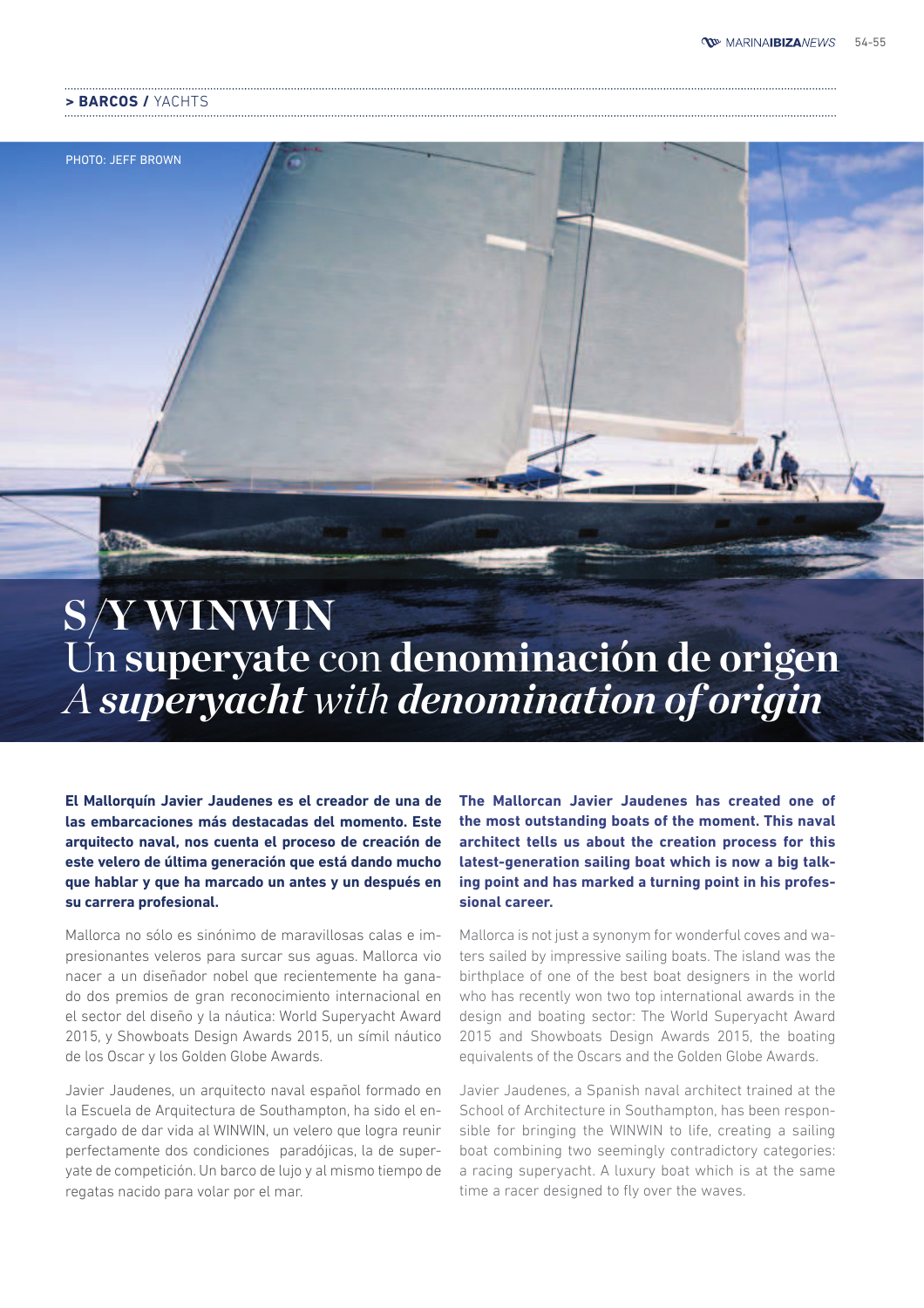

La idea del velero comenzó a gestarse hace tres años atrás, cuando el armador del *Scorpioni dei Mare* navegaba a bordo de su barco y no terminaba de satisfacerle la velocidad que alcanzaba incluso con el viento a favor. El deseo de navegar a mayor velocidad le empujó a construir un barco hecho a medida, que reuniera todas las comodidades necesarias y resultara más eficiente al navegar a vela. De ahí el nombre elegido para la embarcación. No fue precisamente la ambición por ganar lo que inspiró este nombre sino salir favorecidos de un contexto beneficioso para todos, de una situación WINWIN.

Curiosamente Javier Jaudenes trimaba la vela mayor en las regatas del *Scorpione dei Mare*, cuando su armador y el capitán Clive Walker comenzaron con la búsqueda de un diseñador que pudiera dar respuesta a sus expectativas. Eligieron cuatro nombres de gran prestigio internacional, entre los que también se encontraba Javier. *"Cuando hablamos con él se mostró muy interesado. Nos sentamos con el armador a pensar en las especificaciones que necesitábamos para que los diseñadores tuvieran una idea clara de lo que queríamos. Luego hicieron las propuestas y la que más nos gustó fue con creces la de Javier"* comentó el capitán Walker.

Algo que llama mucho la atención y habla muy bien del potencial de Jaudenes es que *"una vez que firmamos el contrato intenté no apresurarme. El proyecto que había presentado lo tiré a la basura y comencé de nuevo. Formé a mi equipo* 

The idea of the sailing boat began three years ago, when the owner of *Scorpioni dei Mare* was sailing his boat and was not satisfied with the speeds it reached, even with favourable winds, which led him his decision to build a custom-made boat that would include all necessary comforts while achieving more knots of speed. This was the origin of the name chosen for the boat. Although the desire was to gain speed, it was not exactly ambition to win that inspired the name, but rather the idea of a context beneficial to everyone – a WINWIN situation.

Curiously, Javier Jaudenes used to trim the mainsail in *Scorpione dei Mare*'s races, when its owner and skipper Clive Walker began the search for a designer who could provide a response to his expectations. They chose four internationally well-known names, including Javier. *"When we spoke to him he was very interested. We sat down with the owner to think about the specifications we needed so the designers could have a clear idea about what we wanted. Then they made proposals and Javier's was far and away the one we liked best,"* said skipper Walker.

Something that has attracted a great deal of attention and speaks very well of Jaudenes's potential is that *"once we had signed the contract I tried not to put pressure on myself. I threw the design we had presented away and started again. I formed my team of specialists and began to design the boat as a whole"*, said the architect. "The first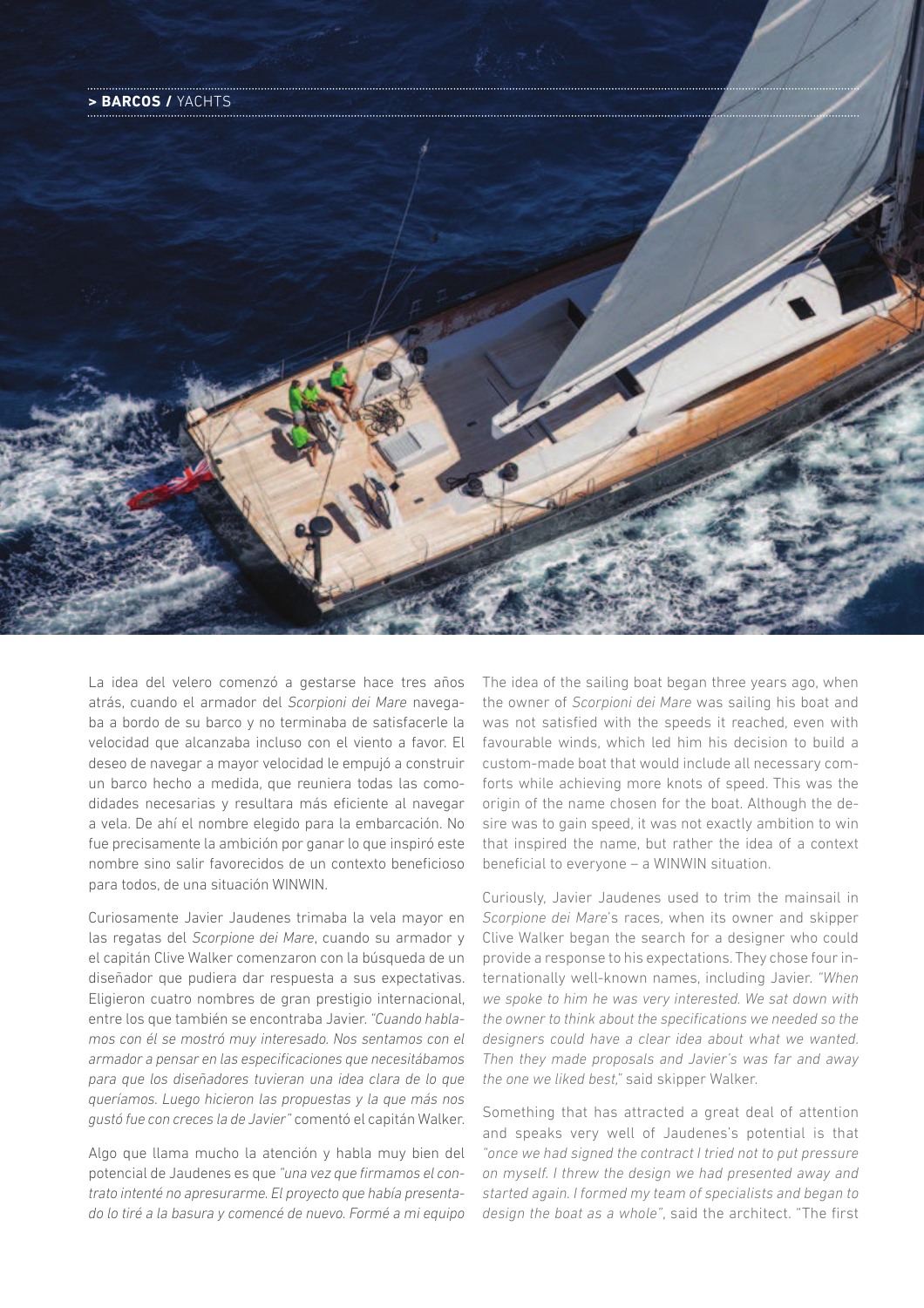![](_page_2_Picture_0.jpeg)

![](_page_2_Picture_1.jpeg)

*de especialistas y comenzamos a diseñar todo el barco en conjunto"* afirma el arquitecto. *"La primera fase consistía en diseñar al barco bastante detallado pero no en su totalidad, para poder ir a un astillero y cotejarlo con precios y materiales"* - continua. De ahí que cogieran un avión y visitaran tres de los astilleros más importantes del sector náutico, uno en el Reino Unido, otro en Holanda y el tercero en Finlandia. *"Finalmente nos decidimos por Baltic Yachts, de Finlandia, porque era la opción perfecta. Podían construirlo todo en un mismo lugar sin tener que moverlo"*, explica Walker.

"No quise acabar rápido el barco sino aprovechar todo el tiempo posible para hacerlo aún mejor de lo pensado. Hice unas 13 versiones de su exterior"

Una vez firmado el proyecto con el astillero, Jaudenes dedicó el mayor tiempo posible al desarrollo del barco, adaptándose a las fechas de entrega del astillero con la intención de *"explorar la máxima cantidad de formas de casco, formas estéticas, y todos los detalles. No quise acabar el barco sino aprovechar todo el tiempo posible para hacerlo aún mejor de lo pensado. Hice unas 13 versiones de este barco con maquetas en 3D para ver realmente cómo se percibía el barco desde fuera, porque una cosa es diseñar en un ordenador y otra muy distinta es tener algo físico para mirarlo".*

phase consisted of designing the boat in considerable detail but not as a whole so we could go to a shipyard and compare prices and materials." So they caught a plane and visited three of the biggest shipyards in the boating sector: one in the United Kingdom, another in Holland and a third in Finland. *"Finally, we decided on Baltic Yachts, in Finland, because it was the perfect option. They could build everything in the same place without having to move it,"* said Walker.

*"I didn't want to finish the boat quickly without making the most of all possible time to do it even better than I thought. I made 13 versions."*

Once the design had been signed with the shipyard, Jaudenes devoted as much time as possible to developing the boat, adapting himself to the boatyard's delivery dates in order to *"explore as many hull shapes and aesthetic shapes as possible and all the details. I didn't want to finish the boat without making the most of all possible time to do it even better than I thought. I made 13 versions of this boat with 3D models to really see how the boat would be perceived from outside, because one thing is designing on a computer, but it's very different having something physical to look at".*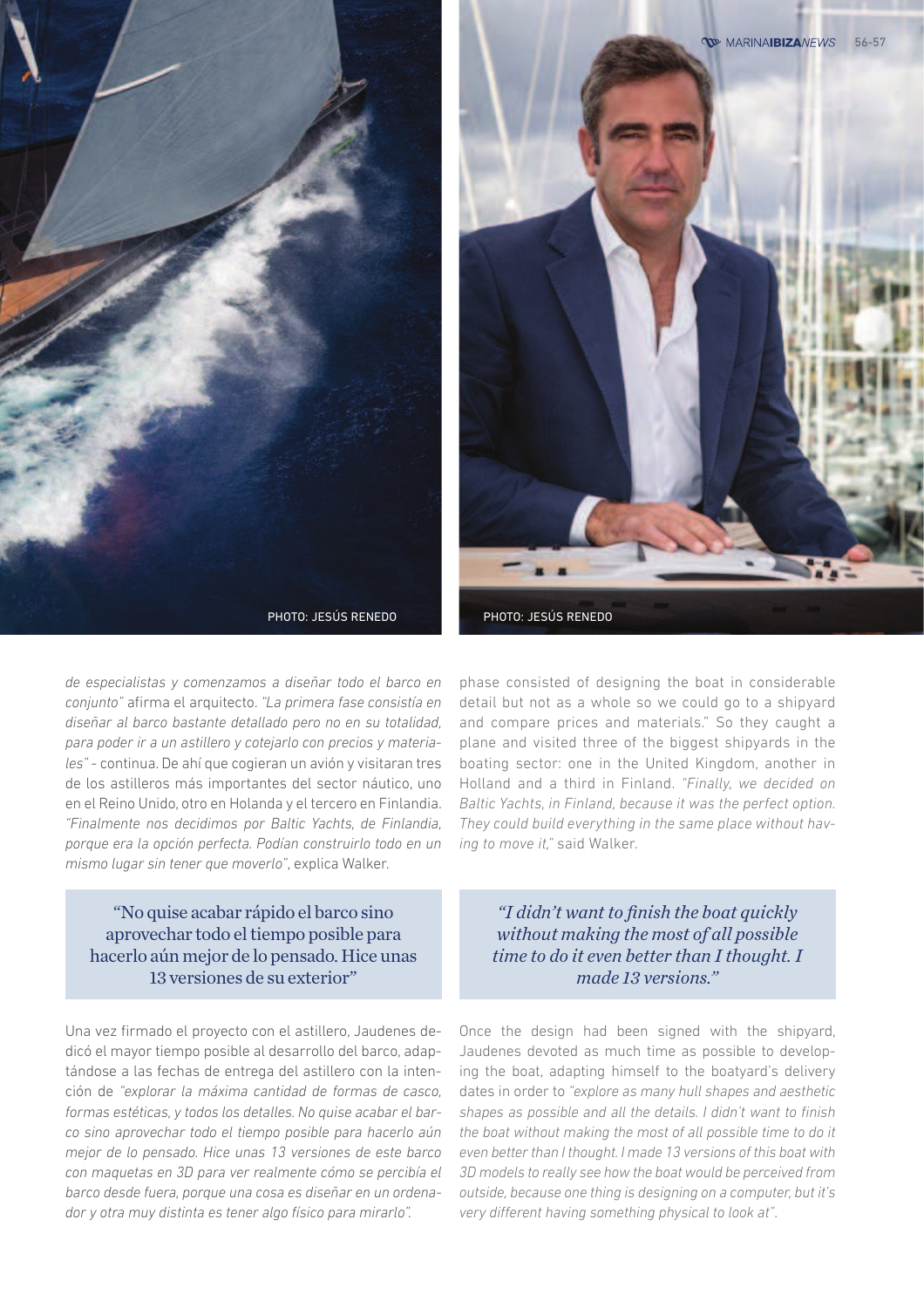Quizás una de las razones por las que aprovechó el tiempo al máximo fue por la necesidad de conjugar dos cualidades o categorías en una misma embarcación: ser un superyate que pudiera dedicarse a la competición. *"Son requerimientos contradictorios. Es difícil encontrar un equilibrio entre el confort y la estética del barco, y el rendimiento del mismo. Ahí es cuando se producen muchas decisiones que tomar. Un claro ejemplo de esto es que el WINWIN tiene 5 toneladas de aislante acústico con el fin de obtener un barco confortable, pero es un peso que va en detrimento del rendimiento como barco de competición. Ese es el quid de la cuestión. Un superyate debe disponer de las comodidades, distribución y servicios que desee su armador, así como los elementos de un barco de lujo con sus cabinas y los servicios de motorización, energía, potabilizadora, y toda la maquinaria necesaria para que no necesite ir a un puerto y pueda ser independiente durante varios meses. Como superyate que necesita confort, el sonido es uno de los elementos más importantes a tener en cuenta, y aislar el ruido de las máquinas y de las olas al navegar es muy importante. Sin embargo, la principal característica de un barco de competición es que sea liviano por lo que todo su interior debe ser muy ligero, así logramos un equilibrio óptimo".*

### WINWIN: Un barco de lujo y al mismo tiempo de regatas, nacido para volar por el mar.

Salvadas todas estas vicisitudes y contradicciones, el WIN-WIN resultó ser una joya. Ganó la primera regata en la que participó siendo una especie de conclusión del proyecto y recompensa por el trabajo realizado. *"El barco ha salido estupendo, su armador está muy contento"*, comentó Walker. A partir de ahí, comenzó sus andaduras por el mundo surcando las aguas de Escandinavia, Finlandia, Suecia, Dinamarca, Noruega, Canarias, Caribe haciendo unas 15.000 millas en un año.

Hace poco tiempo han realizado una visita al varadero STP Shipyard Palma donde acaban de poner a punto la embarcación de cara a la Loro Piana Superyacht Regatta en Porto Cervo y la Superyacht Cup en Palma. El capitán Clive Walker comenta que han realizado el mantenimiento necesario para asegurarse de *"que esté en las condiciones óptimas para competir, con la obra viva lo más perfecta posible, y también sin imperfecciones en la pintura para cumplir con los estándares de un superyate. Si fuera un barco puramente de competición, no nos preocuparíamos por esos detalles visuales, pero al ser un superyate debe estar perfecto. Es complicado tener un superyate que pertenece a la categoría de competición. En ocasiones genera un compromiso entre las dos categorías"*.

A este diseñador español, cuyo sueño de pequeño era ya ser arquitecto naval y que se ha convertido en una referencia del sector, le deseamos todo el éxito del mundo y una singladura profesional repleta de retos como éste para que nos permita disfrutar de la vista de veleros que cortan la respiración como el WINWIN.

Perhaps one of the reasons he made the most of the time was the need to combine two qualities or classes in the same boat: being a superyacht that could be raced. "They're contradictory requirements. It's difficult to find a *balance between comfort and the looks of the boat and its performance. That's where there are a lot of decisions to be made. A clear example of this is the fact that WIN WIN has 5 tonnes of acoustic insulation in order to achieve a comforta*ble boat, even thought that weight negatively affects perfor*mance as a competitive boat. That is the heart of the issue. A superyacht must have the comforts, distribution and services the owner wants, as well as the elements of a luxury boat with its cabins and engines, power, drinking water unit and all the machinery it can be independent, without needing to go into port for several months. As a superyacht that needs comfort, noise is one of the most important elements to bear in mind and insulating against the noise of the machines and waves when sailing is very important. However, the main feature of a competition boat is that it should be agile, so its whole interior must be very light; that way we achieve the best possible balance."*

### *WINWIN: A luxury boat which is at the same time a racer designed to fly over the waves.*

Having come through all these vicissitudes and contradictions, the WIN WIN is a gem. It won the first race it took part in to round off the project and reward the work done. *"The boat has come out fantastically well, its owner is very pleased,"* said Walker. Based on this, it began touring the world, sailing the waters of Scandinavia, Finland, Sweden, Denmark, Norway, the Canary Islands and the Caribbean, covering 15,000 miles in a year.

Not long ago it visited STP Shipyard Palma, which has just prepared the boat for the Loro Plana Superyacht Regatta in Porto Cervo and the Superyacht Cup in Palma. Skipper Clive Walker says the maintenance necessary to make sure *"it is in perfect condition to compete, without dents because they slow it down and without imperfections in the paintwork, to meet the standards of a superyacht. If it was purely a racing boat we wouldn't worry about those visual details, but as it's a superyacht it has to be perfect. It's difficult having a superyacht that belongs to the competition category. Sometimes you end up having to compromise between the two categories".*

We wish this Spanish designer, who dreamed of being a naval architect from a very young age and who has become a leading figure in the sector, all the success in the world and a professional career full of challenges like this one, so we can enjoy seeing breathtaking sailing boats like the WIN WIN.